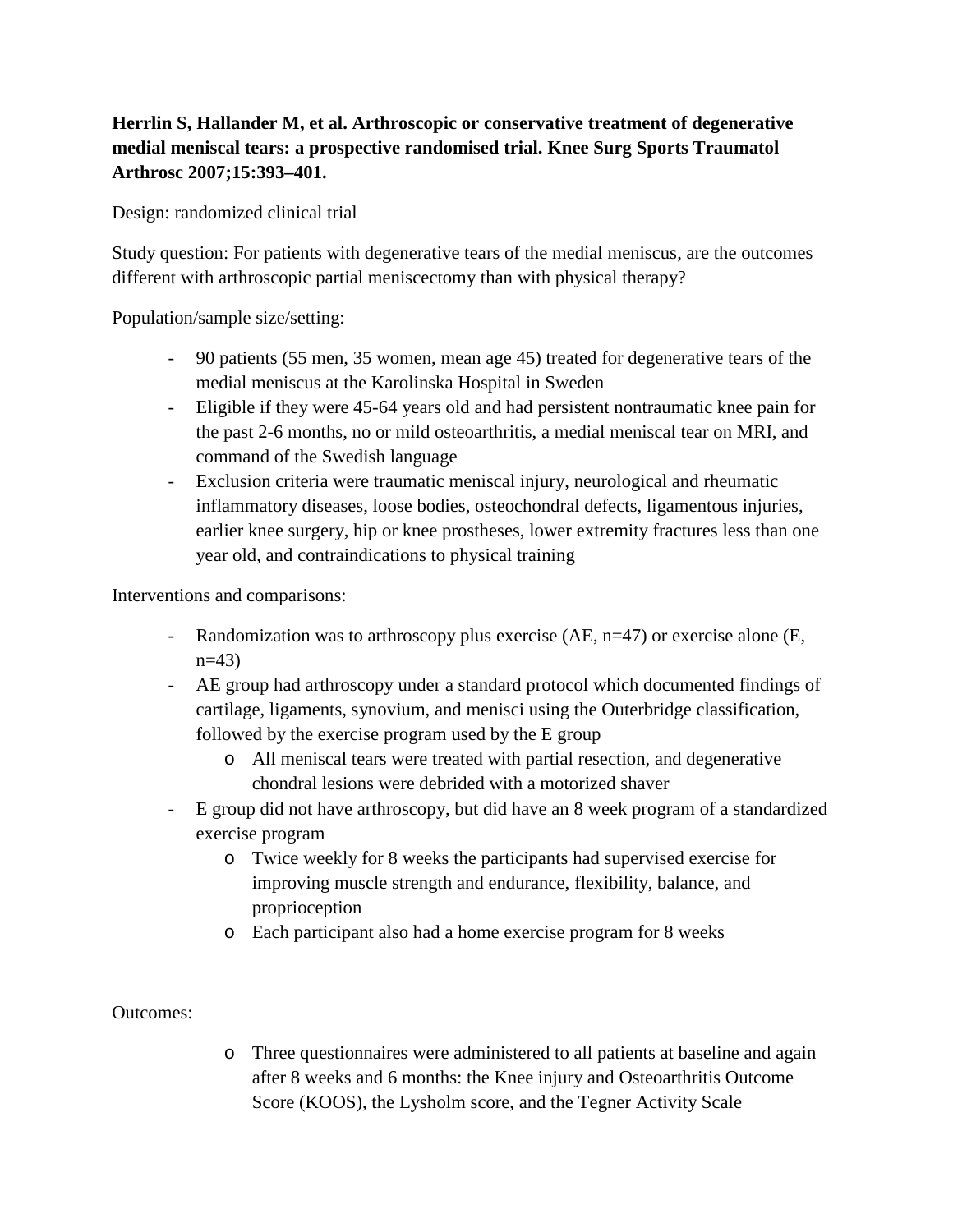- The KOOS assesses pain and function (pain, sports, knee symptoms, activities of daily living) on several 100 point scales, for which the authors set a minimal perceptible difference between groups as 10 points
- The Lysholm score, also on a 100 point scale, emphasizes functions such as locking, limping, stair-climbing, pain, swelling, and instability, with a score of 91 or greater indicating excellent knee function
- The Tegner scale emphasizes competitive and recreational sports on a 10 point scale, with a score of 0 indicating knee disability and a score of 10 indicating competitive sports at a national elite level
- o Both groups had substantial improvement in KOOS between baseline and 8 weeks (e.g., for the scale for activities of daily living, the median score for the AE group increased from 68 points to 93 points, as the median score for the E group improved from 79 points to 96 points )
	- However, the differences between groups for the KOOS scores were not significant at baseline or at followup
	- The E group median score on the sports/recreation scale declined from 70 points at 8 weeks to 65 points at 6 months
	- The AE group median score on the ADL scale declined from 93 points at 8 weeks to 84 points at 6 months
- o On the Lysholm score, both groups improved between baseline and 8 weeks, at which time a score of 91 or higher was reported for 34% of the AE group and 42% of the E group, indicating equal attainment of normal knee function
- o On the Tegner activity scale, 42% of the AE group and 51% of the E group had re-attained their pre-injury level of activity at 8 weeks; again, this shows equal success in response to treatment
- o VAS pain ratings underwent similar improvements in both groups, from a median of 5.5 to a median of 1.0 after 8 weeks and 6 months

## Authors' conclusions:

- A combination of arthroscopic partial meniscectomy and supervised exercise does not necessarily lead to greater improvement in knee function compared to supervised exercise alone in middle-aged patients with degenerative non-traumatic meniscal tears
- Supervised exercise alone is a recommended initial treatment for these meniscal tears

## Comments:

- One of the exclusion criteria is not defined; patients were excluded if they had "contraindications to physical training," but these contraindications are not specified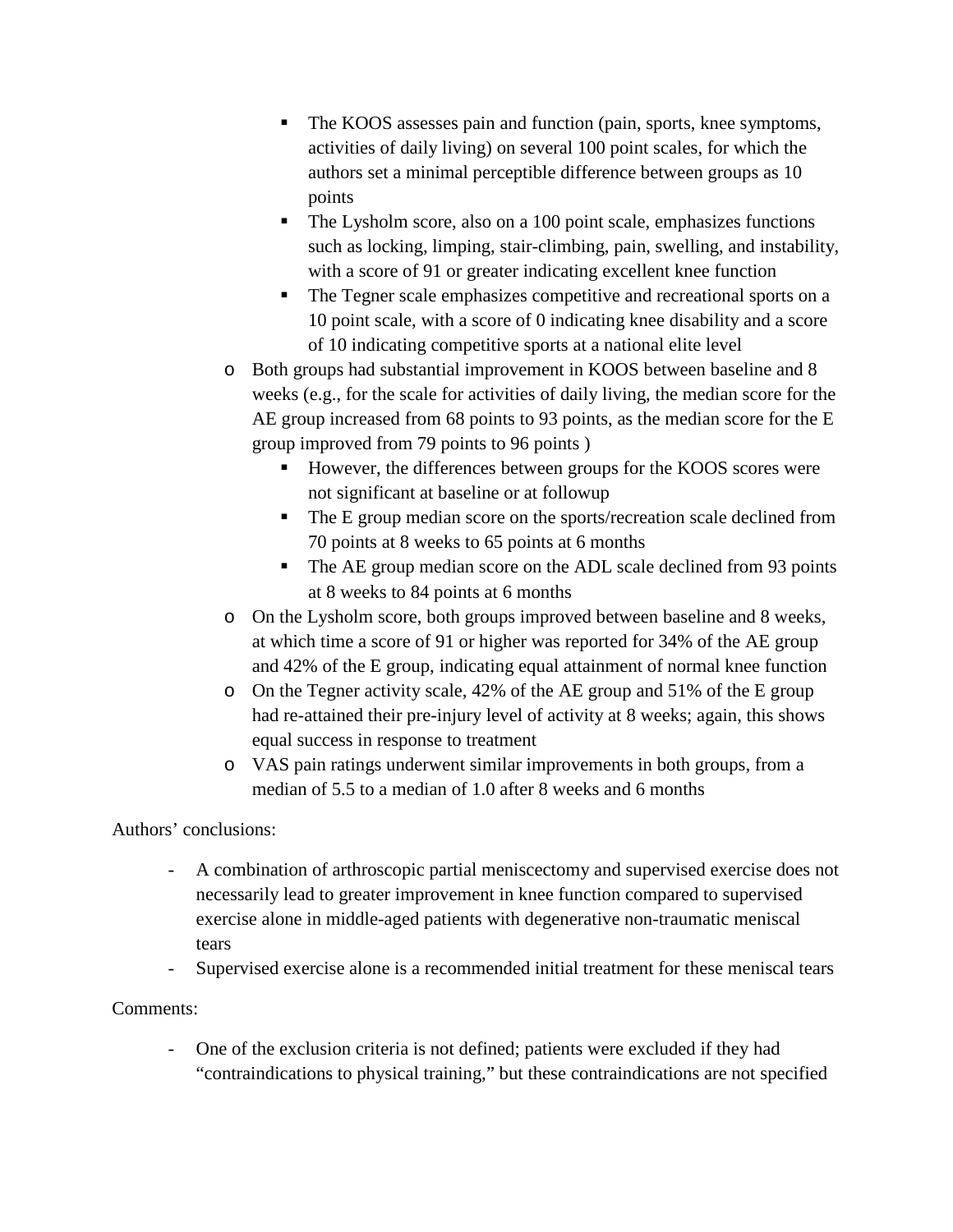- Although loose bodies and ligament injuries were exclusion criteria, locking of the knee was not; it would be logical to exclude patients who cannot extend the knee, since these patients are expected to be referred for surgical intervention
- The authors comment in the text on some results but not on others of apparent equal importance
	- o In the KOOS section, "there was a strong tendency that the E group score lower after 6 months compared to the 8 weeks follow-up in terms of sport and recreation  $(p=0.052)$ ."
	- o This was based upon a decline from 70 to 65 points, a 5 point decline
	- o However, the AE group had a decline from 93 points to 84 points on the ADL scale, a 9 point decline which receives no comment in the text of the article
- The Tegner activity scale is appropriately designated as a secondary outcome, since it is designed for competitive sports and not for ordinary work-related injuries
- Lack of blinding sometimes introduces bias into a randomized trial; in this case, such bias would generally be expected to favor the surgery group; this means that the conclusion of equal benefit is not undermined by the lack of blinding
- Crossover from exercise to arthroscopy was uncommon; after entering the study, six patients discontinued because of reduced knee pain and only three wanted to be treated with arthroscopic surgery
	- o This stands in contrast to other studies of exercise versus arthroscopy, in which 30% of the patients randomized to exercise later crossed over to get arthroscopy 6 months after randomization (Katz et al 2013)
	- o A later 5-year followup study on the same patients (Herrlin 2013) did show more crossover to surgery after 6.5 months; one third of the exercise patients had arthroscopic surgery after continuing to have symptoms
- The description of the randomization appears to be inadequate, with no description of method of randomization nor of allocation concealment; however, the 2013 study does report adequately on these features, and their earlier omission was probably a matter of changing standards of reporting of randomized trials in the years between 2007 and 2013
	- o Similarly, the 2007 study gives an inadequate description of how it arrived at an 80% power based on its sample size; this, too, is reported adequately in the 2013 followup study
	- o The publication of the CONSORT 2010 (Schulz 2010) statement may have influenced the criteria the journal editors set for the newer study's reporting of findings

Assessment: Adequate for some evidence that for patients with nontraumatic degenerative tears of the medial meniscus, an exercise program alone provides benefits similar to those of arthroscopy plus an exercise program for the first six months after diagnosis of the meniscal tear